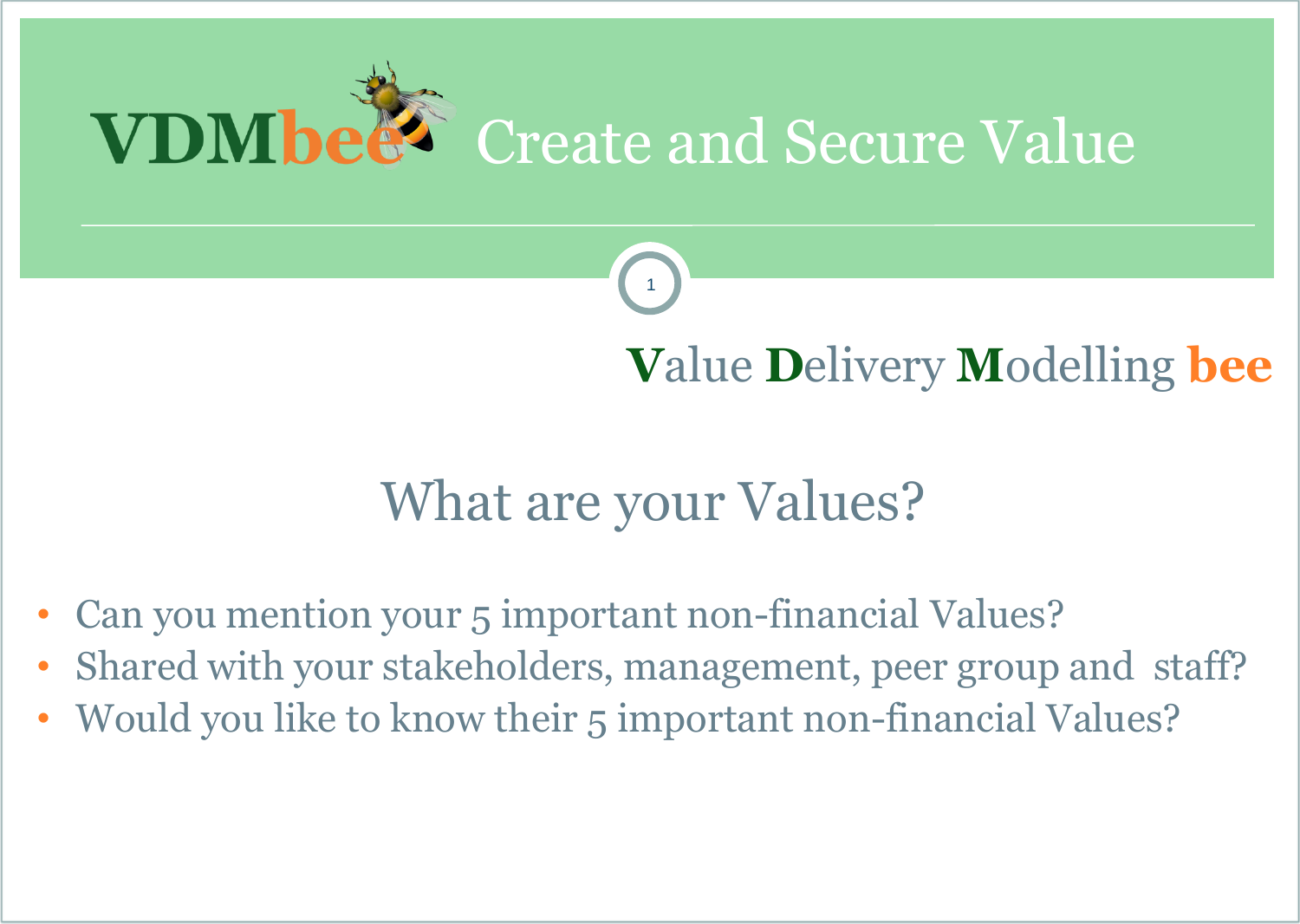

### Introduction

- Why VDMbee Value Delivery Manager?
	- Running a large Software Factory
	- **❖ BPM and ERP experience** 
		- Aligning Business, Operations and IT
	- We make software (30 years)
	- We see demand from Academies (>300) for software support (early birds)
		- Peter Lindgren, Mark von Rosing, Henrik von Scheel
	- Industry associations document their practices
- Rewarded with an European Commission (EC) funded project (**Neffics**)

- Vlastuin engineering, SINTEF (Norway), University of Aalborg (Denmark), Hospital Sant Joan de Déu
- Proven in 5 cases a.o. Vlastuin Engineering
- Delivered Value Delivery Modelling Language as OMG standard



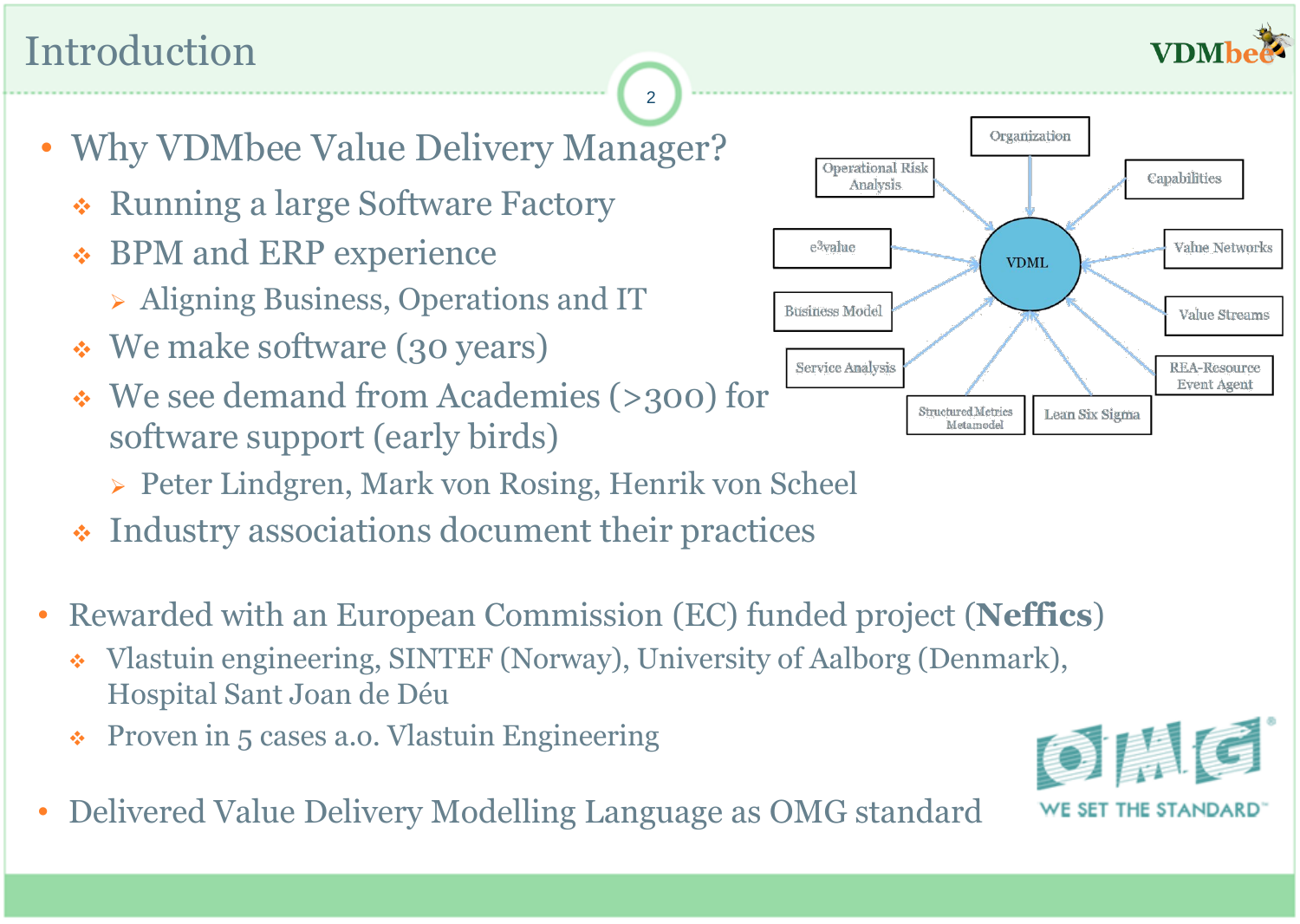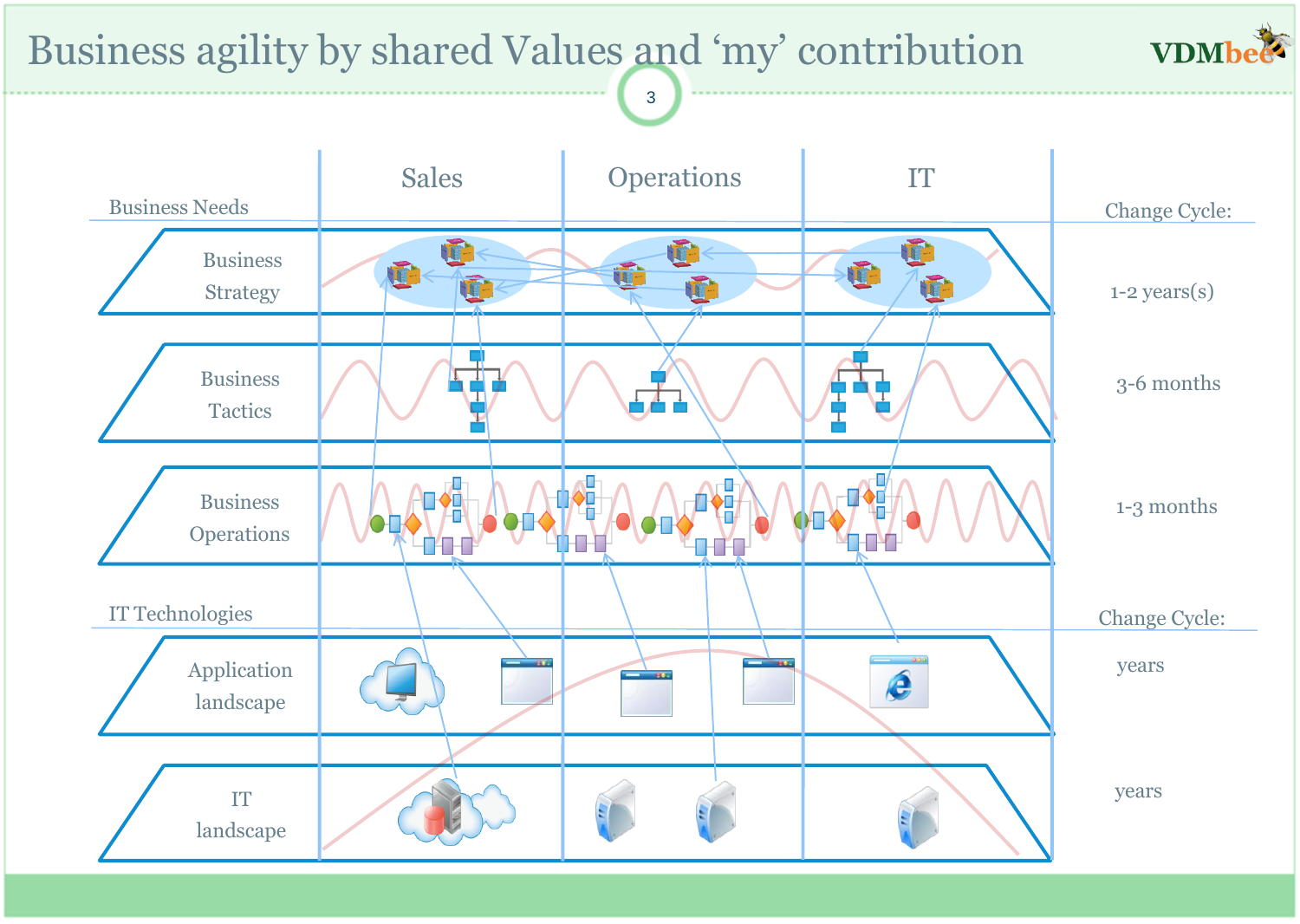**VDM** 

An organization wide, guided, structured and consistent process to innovate, develop and transform your Business and related Business Models with the objective to align all stakeholders for decision making and control, based on tangible and intangible values



To Be As Is



| <b>High Risk Pregnancy Care: Value Impact Estimation</b>                |                                           |                                          |                             |                               |
|-------------------------------------------------------------------------|-------------------------------------------|------------------------------------------|-----------------------------|-------------------------------|
| $\theta$                                                                |                                           | Sept 2014                                | H <sub>2</sub> 2015         | H1 2017                       |
|                                                                         | ٠                                         | <b>Traditional</b><br><b>HPR (As Is)</b> | <b>Remote</b><br>monitoring | <b>HRP Care 2.0</b><br>(Goal) |
| Criteria                                                                |                                           |                                          | $(To Be - 1)$               |                               |
| Cost of care                                                            | <b>USD</b>                                | 60,000,000                               | 15,000,000                  | 11,000,000                    |
| Duration of hospitalization $\frac{\partial}{\partial \mathbf{y}}$ days |                                           | 50                                       | 35                          | 30                            |
| Risk of death of mother                                                 | 0<br>$\%$<br>$\overline{\mathbf{x}}$      | 0.01                                     | 0.006                       | 0.001                         |
| Risk of loss of child                                                   | $\boldsymbol{\theta}$<br>%<br>$\mathbf x$ | 0.5                                      | 0.03                        | 0.0001                        |
| Overall satisfaction                                                    | %                                         | 30                                       | 60                          | 90                            |
|                                                                         |                                           | $\theta$ X                               |                             | $\theta$                      |

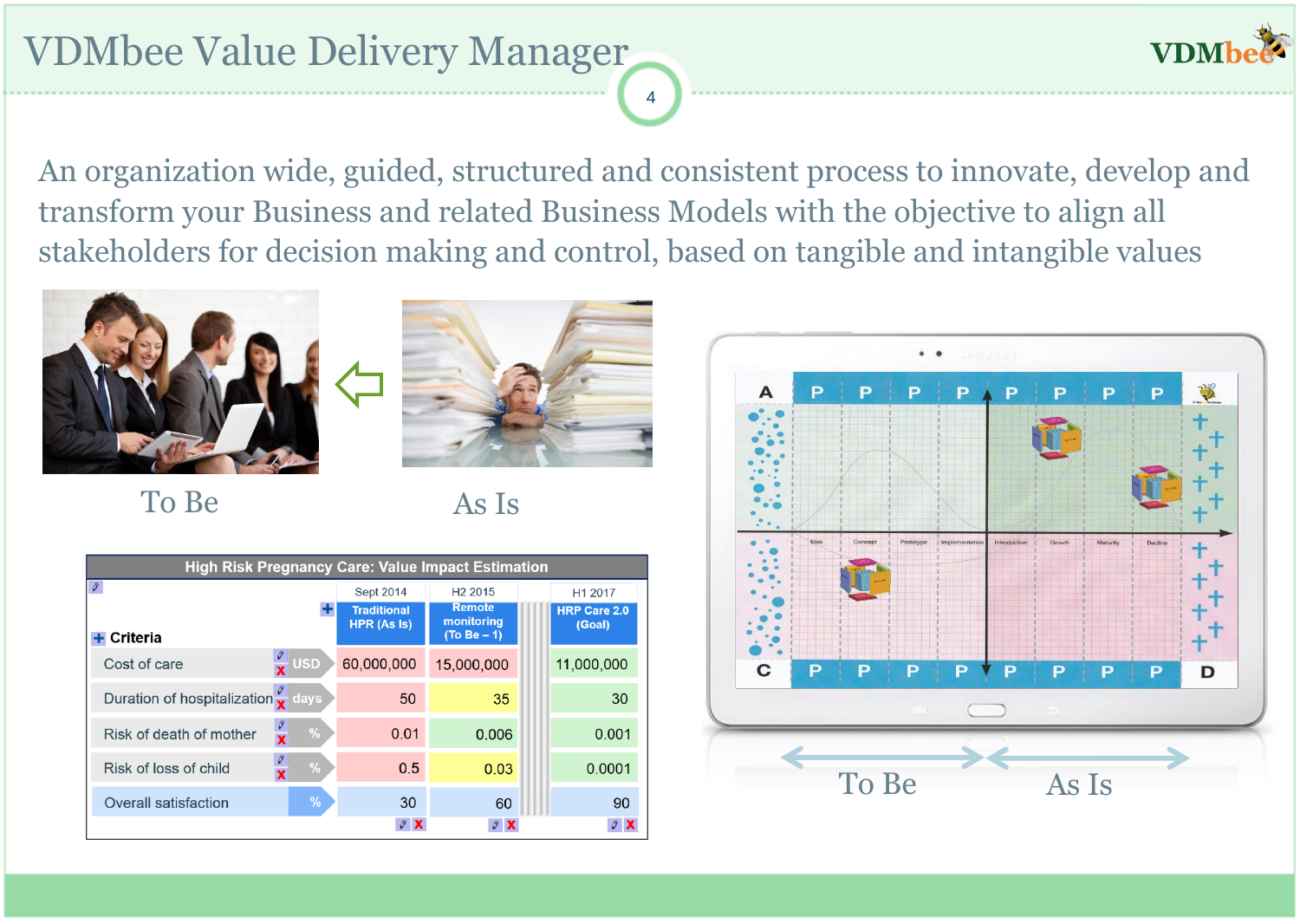

- Coherent
- Holistic view
- Product / Market combinations
- Re-use of Business Networks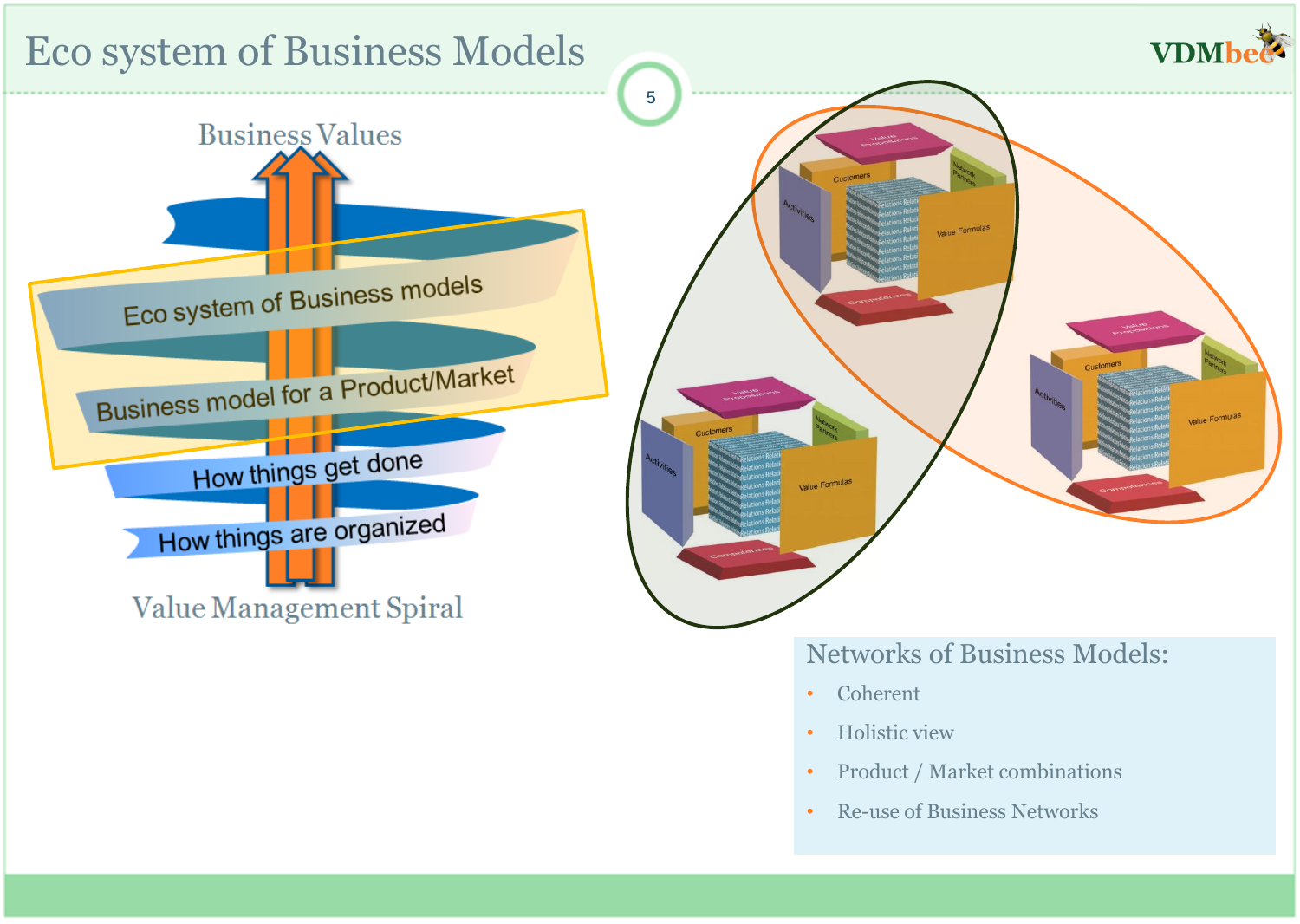• Mobile support for 'Build Smarter Together'

- Mobile Device Management
	- Governance (application portfolio)
	- Risk management (opt-in/out)
- Mobile Applications
	- Define Mobile Application roadmap together with end-user community
	- Secure integration of applications inside and outside customers data center
	- Mobile connectivity between employees and partners with customers processes, applications and data sources
	- Risk management by providing timely the right information to the right people or processes (bi-directional)

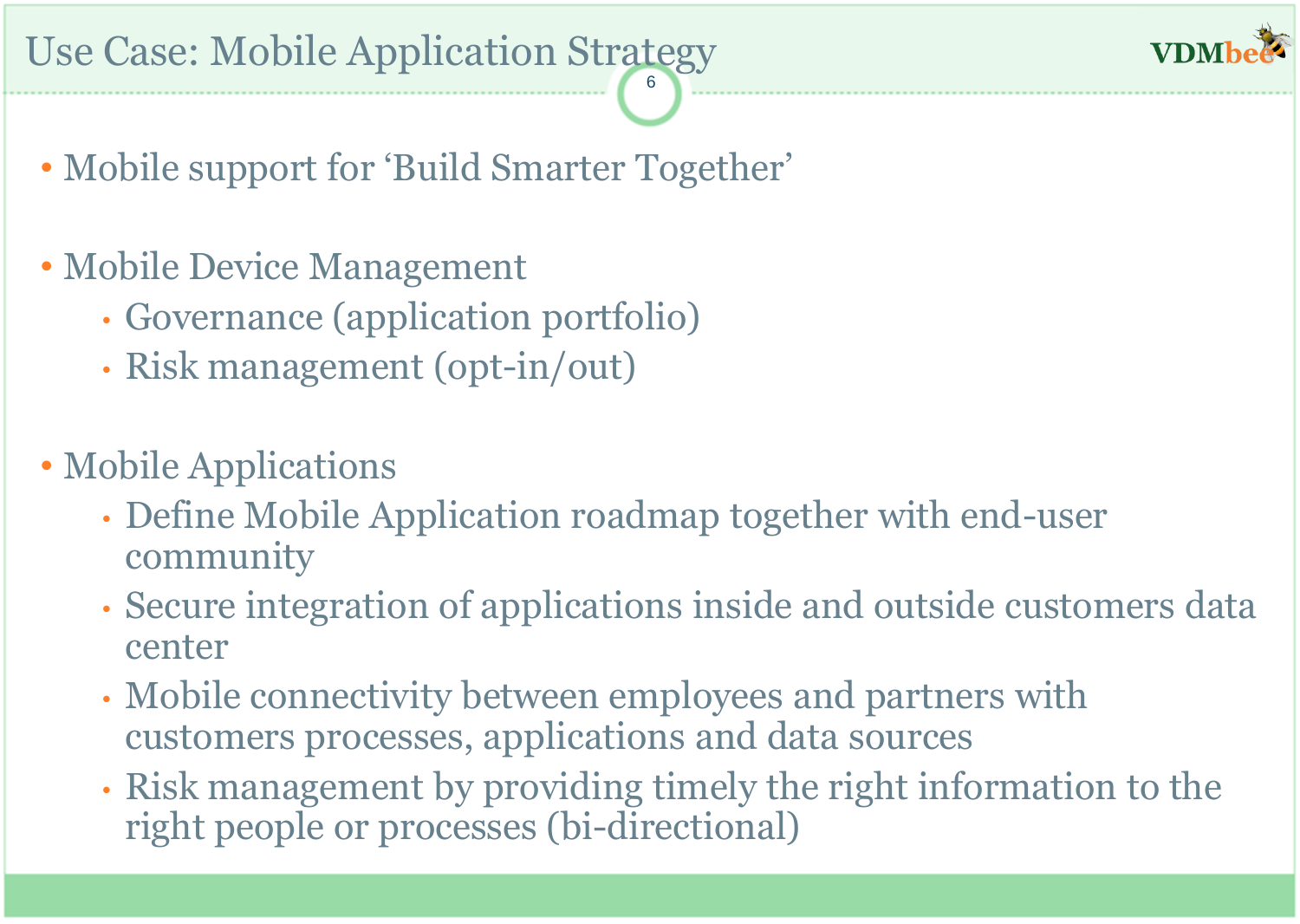

#### • **Business**

- Risk mitigation
- Process control (information where needed, Just-in-Time, correct and complete)
- Usage control (standardization and gate keeping)
- Savings
- Quality of Customer Service
- Business Response time
- Issues falling between the cracks
- Open communication for improvement and innovation

#### • **Mobile App**

- Ease-of-use
- Learning cycle
- Fit for purpose
- Response time
- Vendor lock-in

#### • **Development**

Cost

7

- Subject matter expertise
- Relationship
- Requirement management
- Design skills
- Engineering skills
- Planning skills
- **↑** Test skills
- Support skills
- Maintenance

#### • **Deployment**

- Fit for company architecture
- My Mobile App store
- First time Installation
- Maintenance
- Role-based enrollment and opt-out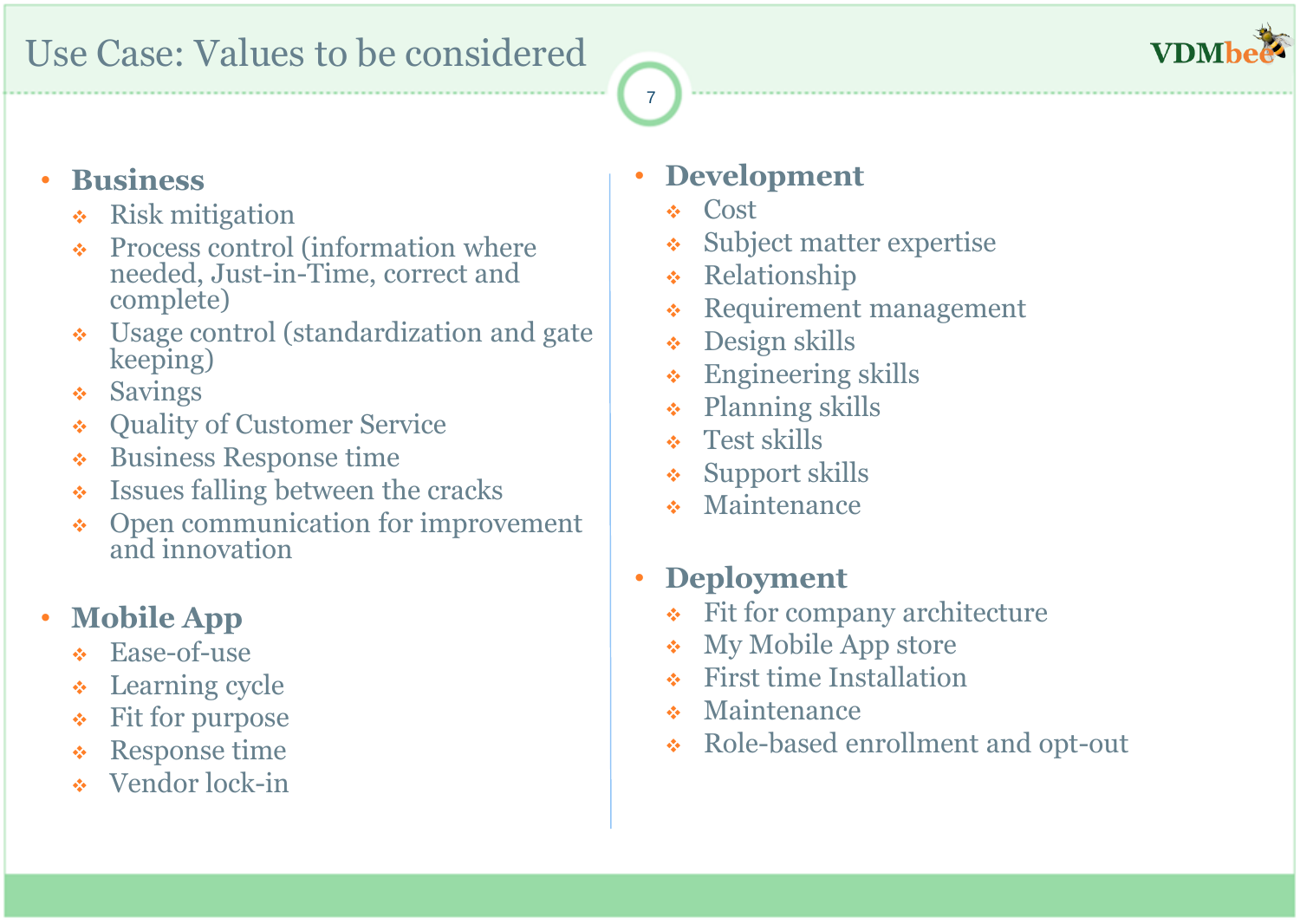



- $\mathbf G$ Industry associations (VDML-based)
- View of VDML & SMM  $\bullet$
- For business innovation & transformation<sup>3</sup>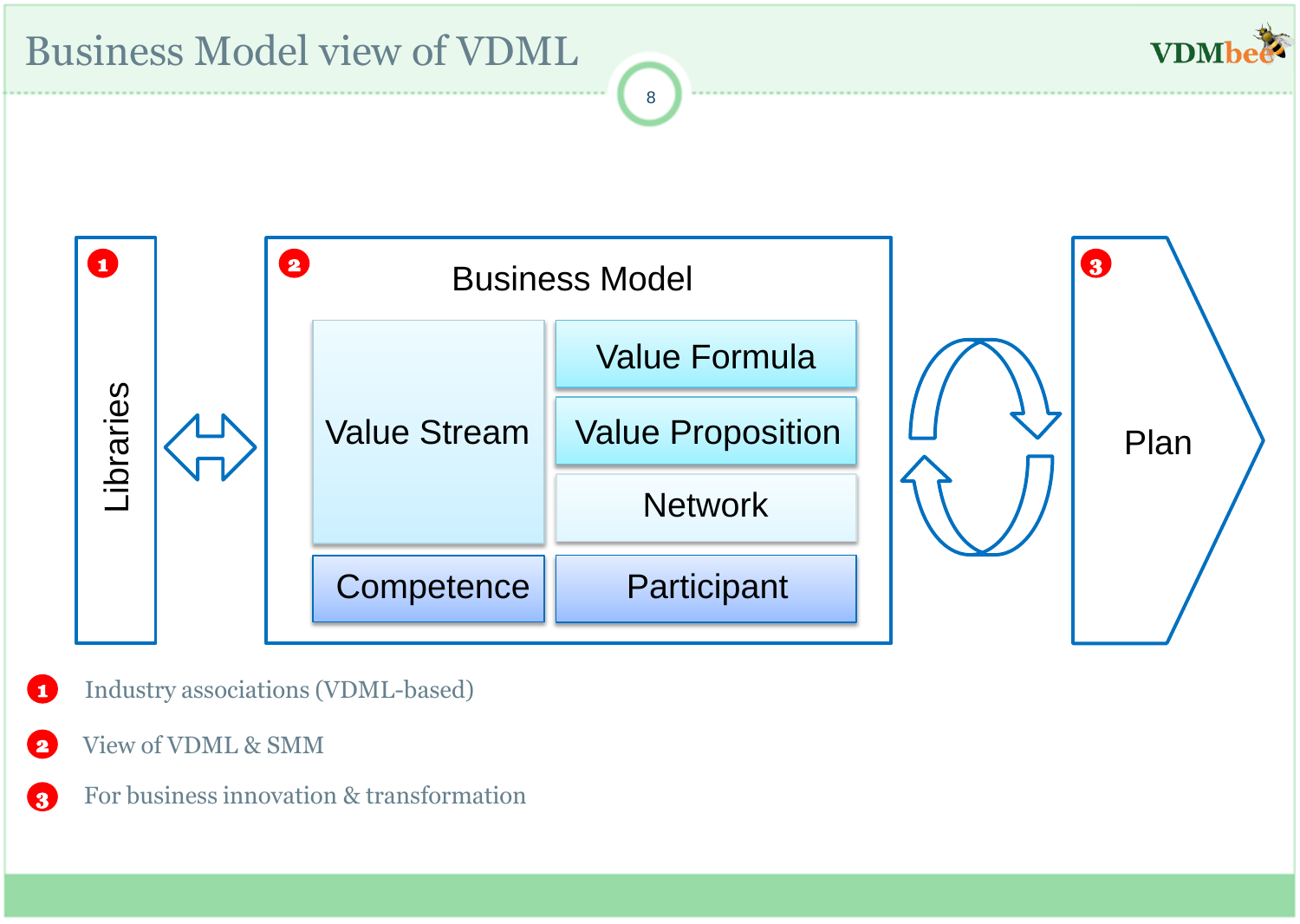• REA was one of the "blood groups" in the VDML submission team



- **REA-based UI as view on VDML**
	- Like Business Model (Cube) is also used as view on VDML.
- See [VDMbee](http://www.vdmbee.com/home/whitepaper-product-brochure-landing-page/) [website](http://www.vdmbee.com/home/whitepaper-product-brochure-landing-page/) for a thesis on evaluation of VDML versus REA and other approaches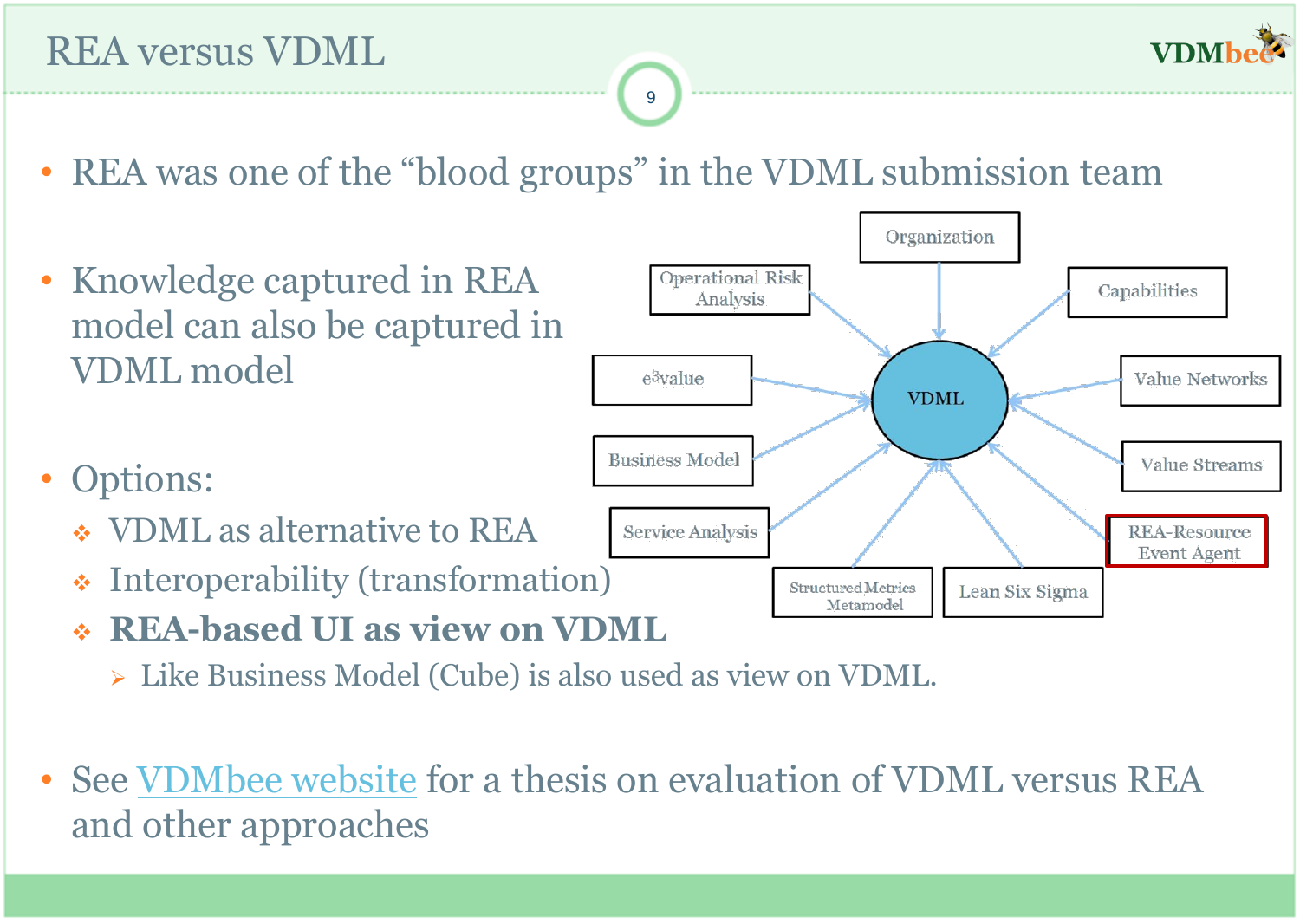

# Action required

## Manage your Value Delivery

10

Contact:

[tvdonge@vdmbee.com](mailto:tvdonge@vdmbee.com)

[wvdmeulen@vdmbee.com](mailto:wvdmeulen@vdmbee.com)

[hdman@vdmbee.com](mailto:hdman@vdmbee.com)

[mrajender@vdmbee.com](mailto:mrajender@vdmbee.com)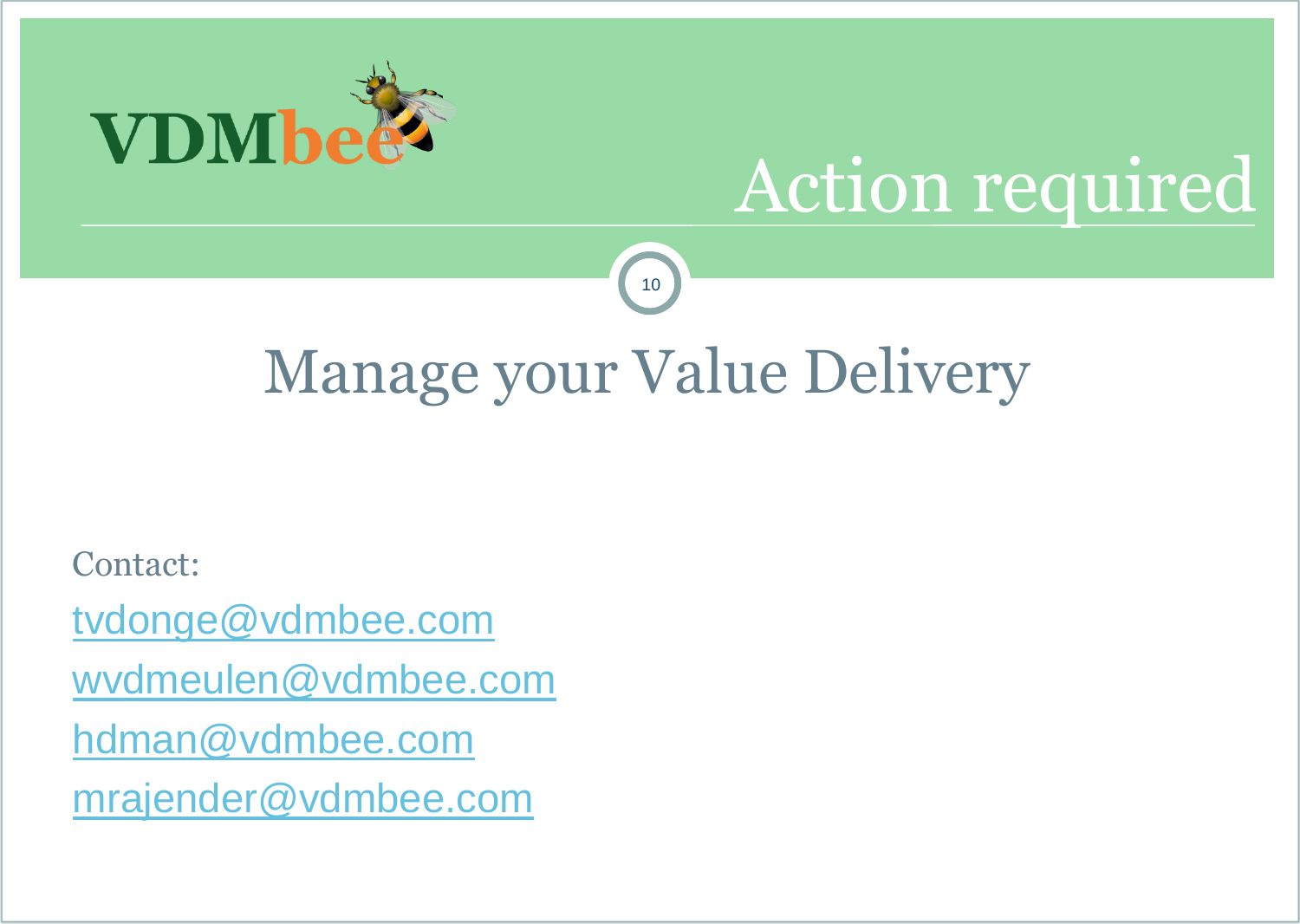